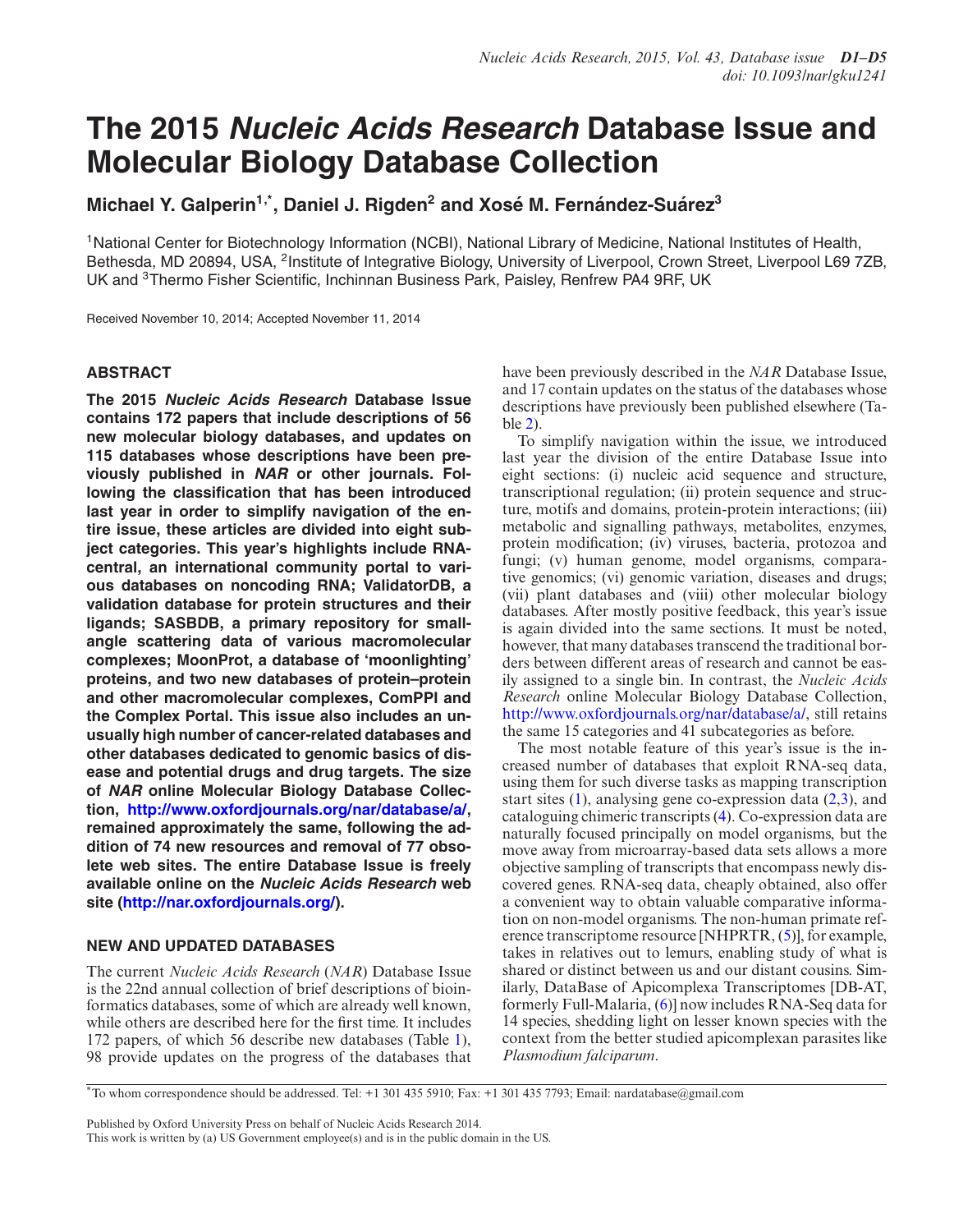<span id="page-1-0"></span>

| <b>Table 1.</b> Descriptions of new online databases in the 2015 <i>NAR</i> Database Issue |  |  |  |  |  |  |  |  |  |
|--------------------------------------------------------------------------------------------|--|--|--|--|--|--|--|--|--|
|--------------------------------------------------------------------------------------------|--|--|--|--|--|--|--|--|--|

| Database name                        | URL                                                                    | Brief description                                                                                                             |
|--------------------------------------|------------------------------------------------------------------------|-------------------------------------------------------------------------------------------------------------------------------|
| Addgene Vector Database <sup>a</sup> | http://www.addgene.org/vector-database/                                | Plasmid vectors from publications and commercial sources                                                                      |
| ADReCS                               | http://bioinf.xmu.edu.cn/ADReCS                                        | Adverse Drug Reaction Classification System                                                                                   |
| AHTPdb                               | http://crdd.osdd.net/raghava/ahtpdb/                                   | Antihypertensive peptides database                                                                                            |
| APASdb                               | http://mosas.sysu.edu.cn/utr                                           | Alternative poly(A) sites and downstream cleavage sites                                                                       |
| <b>BARCdb</b> <sup>a</sup>           | http://www.barcdb.org                                                  | Biobanking Analysis Resource Catalogue                                                                                        |
| <b>BARD</b> <sup>a</sup>             | https://bard.nih.gov/                                                  | BioAssay Research Database                                                                                                    |
| BCCTBbp <sup>a</sup>                 | http://bioinformatics.breastcancertissuebank.org                       | Breast Cancer Campaign Tissue Bank bioinformatics portal                                                                      |
| Cancer3D                             | http://www.cancer3d.org                                                | Mapping of cancer mutations to protein structures                                                                             |
| CancerPPD                            | http://crdd.osdd.net/raghava/cancerppd/                                | Experimentally validated anticancer peptides                                                                                  |
| Candidate Cancer Gene Database       | http://ccgd-starrlab.oit.umn.edu/                                      | Cancer genes identified in transposon-based genetic screens in mice                                                           |
| CeCaFDB                              | http://www.cecafdb.org                                                 | Carbon flux data of central metabolism in various organisms                                                                   |
| CFam                                 | http://137.132.71.120/cfam                                             | Similarity-based classification of chemical compounds                                                                         |
| <b>CMPD</b>                          | http://cgbc.cgu.edu.tw/hmpd                                            | Cancer Mutant Proteome Database                                                                                               |
| Coffee Genome Hub                    | http://coffee-genome.org/                                              | Coffee genomics, genetics and breeding data and tools                                                                         |
| ComPPI                               | http://comppi.linkgroup.hu                                             | Protein-protein interactions linked to subcellular localization                                                               |
| <b>DBTMEE</b>                        | http://dbtmee.hgc.jp/                                                  | DataBase of Transcriptome in Mouse Early Embryos                                                                              |
| <b>DDMGD</b>                         | http://www.cbrc.kaust.edu.sa/ddmgd/                                    | Associations between gene methylation and disease                                                                             |
| Digital Ageing Atlas                 | http://ageing-map.org/                                                 | Human ageing-related data                                                                                                     |
| DoGSD                                | http://dogvb.big.ac.cn                                                 | Dog and wolf genome SNP database                                                                                              |
| <b>EHFPI</b>                         | http://biotech.bmi.ac.cn/ehfpi/                                        | Essential Host Factors for Pathogenic Infection                                                                               |
| EpilepsyGene                         | http://122.228.158.106/EpilepsyGene                                    | Genes and mutations related to epilepsy                                                                                       |
| euL1db                               | http://euL1db.unice.fr                                                 | L1 retrotransposon insertions in humans                                                                                       |
| GBshape                              | http://rohsdb.cmb.usc.edu/GBshape/                                     | Genome Browser for DNA shape annotations                                                                                      |
| i5k Workspace@NAL                    | http://i5k.nal.usda.gov/                                               | Arthropod genome projects                                                                                                     |
| iBeetle-Base                         | http://ibeetle-base.uni-goettingen.de                                  | RNAi screen phenotypes in the red flour beetle Tribolium castaneum                                                            |
| ImmuCo                               | http://immuco.bjmu.edu.cn/                                             | Gene coexpression in immune cells                                                                                             |
| KnotProt                             | http://biocomp.chem.uw.edu.pl/protop/                                  | Proteins with topological knots and slipknots                                                                                 |
| LncRNA2Target                        | http://mlg.hit.edu.cn/lncrna2target                                    | Differentially expressed genes after lncRNA knockdown or overexpression                                                       |
| <b>lncRNASNP</b>                     | http://bioinfo.life.hust.edu.cn/lncRNASNP/                             | SNPs in human lncRNAs                                                                                                         |
| LncRNAWiki                           | http://lncrna.big.ac.cn                                                | Wiki database of human lncRNAs                                                                                                |
| MeT-DB                               | http://compgenomics.utsa.edu/methylation/                              | $N6$ -methyladenine in human and mouse mRNA                                                                                   |
| MethBank                             | http://dnamethylome.org                                                | Nucleotide methylomes of gametes and early embryos                                                                            |
| MethHC                               | http://MethHC.mbc.nctu.edu.tw                                          | DNA methylation in human cancer                                                                                               |
| MoonProt                             | http://www.moonlightingproteins.org/                                   | Moonlighting proteins                                                                                                         |
| MyMpn                                | http://mycoplasma.crg.eu                                               | Mycoplasma pneumoniae as a model organism                                                                                     |
| NRichD                               | http://proline.biochem.iisc.ernet.in/NRICHD/                           | Sequence databases enriched with computationally designed protein-like sequences                                              |
| NutriChem                            | http://cbs.dtu.dk/services/NutriChem-1.0                               | Nutritional and medicinal value of plant-based foods                                                                          |
| Open TG-GATEs                        | http://toxico.nibio.go.jp/english/                                     | Gene expression and toxicology data for rat liver and human and rat hepatocytes                                               |
| Organ System Heterogeneity DB        | http://mips.helmholtz-muenchen.de/Organ_System_Heterogeneity/          | Phenotypic effects of diseases and drugs on different organs                                                                  |
| Plastid-LCGbase                      | http://lcgbase.big.ac.cn/plastid-LCGbase/                              | Plastid Lineage-based Conserved Gene-pair database                                                                            |
| Platinum                             | http://structure.bioc.cam.ac.uk/platinum                               | Experimentally measured effects of mutations on protein-ligand complexes                                                      |
| PubAngioGen                          | http://www.megabionet.org/aspd                                         | Public angiogenesis research portal                                                                                           |
| PyIgClassify                         | http://dunbrack2.fccc.edu/PyIgClassify/default.aspx                    | Clusters of conformations of antibody complementarity determining regions                                                     |
| RaftProt                             | http://lipid-raft-database.di.uq.edu.au/                               | Lipid raft-associated proteins                                                                                                |
| RiceVarMap                           | http://ricevarmap.ncpgr.cn/                                            | Rice Variation Map, SNPs and indels                                                                                           |
| <b>SASBDB</b>                        | http://www.sasbdb.org/                                                 | Small Angle Scattering Biological Data Bank<br>Rice SNPs database                                                             |
| SNP-Seek                             | http://www.oryzasnp.org/iric-portal/                                   |                                                                                                                               |
| SuperFly                             | http://superfly.crg.eu<br>http://www.ebi.ac.uk/intact/complex          | Spatio-temporal gene expression patterns in dipteran embryos                                                                  |
| The Complex Portal                   |                                                                        | Macromolecular complexes from key model organisms                                                                             |
| tRFdb                                | http://genome.bioch.virginia.edu/trfdb/                                | Short (14-32 nt) tRNA-related fragments                                                                                       |
| TrypanoCyc                           | http://www.metexplore.fr/trypanocyc/<br>http://ttsmi.bii.a-star.edu.sg | Biochemical pathways of Trypanosoma brucei                                                                                    |
| <b>TTSMI</b><br>VADE                 | http://bmi-tokai.jp/VaDE/                                              | Triplex Target DNA Sites in the human genome                                                                                  |
| ValidatorDB                          | http://ncbr.muni.cz/ValidatorDB                                        | VarySysDB Disease Edition: disease-associated genomic polymorphisms<br>Validation results for ligands and residues in the PDB |
| <b>ViRBase</b>                       | http://www.rna-society.org/vhncrnadb/                                  | Virus-host interaction-associated ncRNAs                                                                                      |
|                                      | http://wu.scbb.pkusz.edu.cn/wdsp/                                      |                                                                                                                               |
| WDSPdb                               |                                                                        | WD40 domain proteins and structure predictions                                                                                |

<sup>a</sup>This database is part of this issue's Resource Collection (see text for details).

|  | <b>Table 2.</b> Previously published databases that are new for the <i>NAR</i> Database Issue |
|--|-----------------------------------------------------------------------------------------------|

| Database name          | URL                                       | Brief description                                                                |
|------------------------|-------------------------------------------|----------------------------------------------------------------------------------|
| Araport                | http://www.araport.org                    | Arabidopsis information portal                                                   |
| AraNet                 | http://www.inetbio.org/aranet/            | Functional gene networks in Arabidopsis and other plants                         |
| ArrayMap               | http://www.arraymap.org                   | Gene copy number profiling in human cancers                                      |
| <b>CODEX</b>           | http://codex.stemcells.cam.ac.uk/         | ChIP-Seq, RNA-Seq and DNase-Seq data for haematopoietic and embryonic stem cells |
| <b>DEPOD</b>           | http://www.depod.org                      | Human Dephosphorylation database                                                 |
| dbSNO                  | http://140.138.144.145/~dbSNO/index.php   | A database of protein S-nitrosylation                                            |
| diArk                  | http://www.diark.org/diark/               | A database of eukaryotic genome sequencing projects                              |
| GeneFriends            | http://www.genefriends.org                | RNAseq based human gene and transcript co-expression map                         |
| GRASP                  | http://apps.nhlbi.nih.gov/grasp/          | <b>GWAS</b> results                                                              |
| GenoBase <sup>a</sup>  | http://ecoli.naist.jp/                    | <i>Escherichia coli</i> K-12 genes and single-gene knockout mutants              |
| $m$ <sub>RDB</sub>     | http://mirdb.org                          | miRNA target prediction and functional annotation                                |
| MobiDB                 | http://mobidb.bio.unipd.it/               | Intrinsically disordered and mobile proteins                                     |
| PlasmoGEM <sup>a</sup> | http://plasmogem.sanger.ac.uk/            | DNA vectors and data for genetic manipulation of malaria parasites               |
| PLAZA                  | http://bioinformatics.psb.ugent.be/plaza/ | Comparative genomics of monocot and dicot plants                                 |
| ProteomeScout          | https://proteomescout.wustl.edu/          | Proteomics of post-translational modifications                                   |
| RNAcentral             | http://rnacentral.org/                    | An international community portal for data on ncRNA sequences                    |
| $sc-PDB$               | http://bioinfo-pharma.u-strasbg.fr/scPDB/ | Potential drug-binding sites in protein structures from the PDB                  |

aThis database is part of this issue's Resource Collection (see text for details).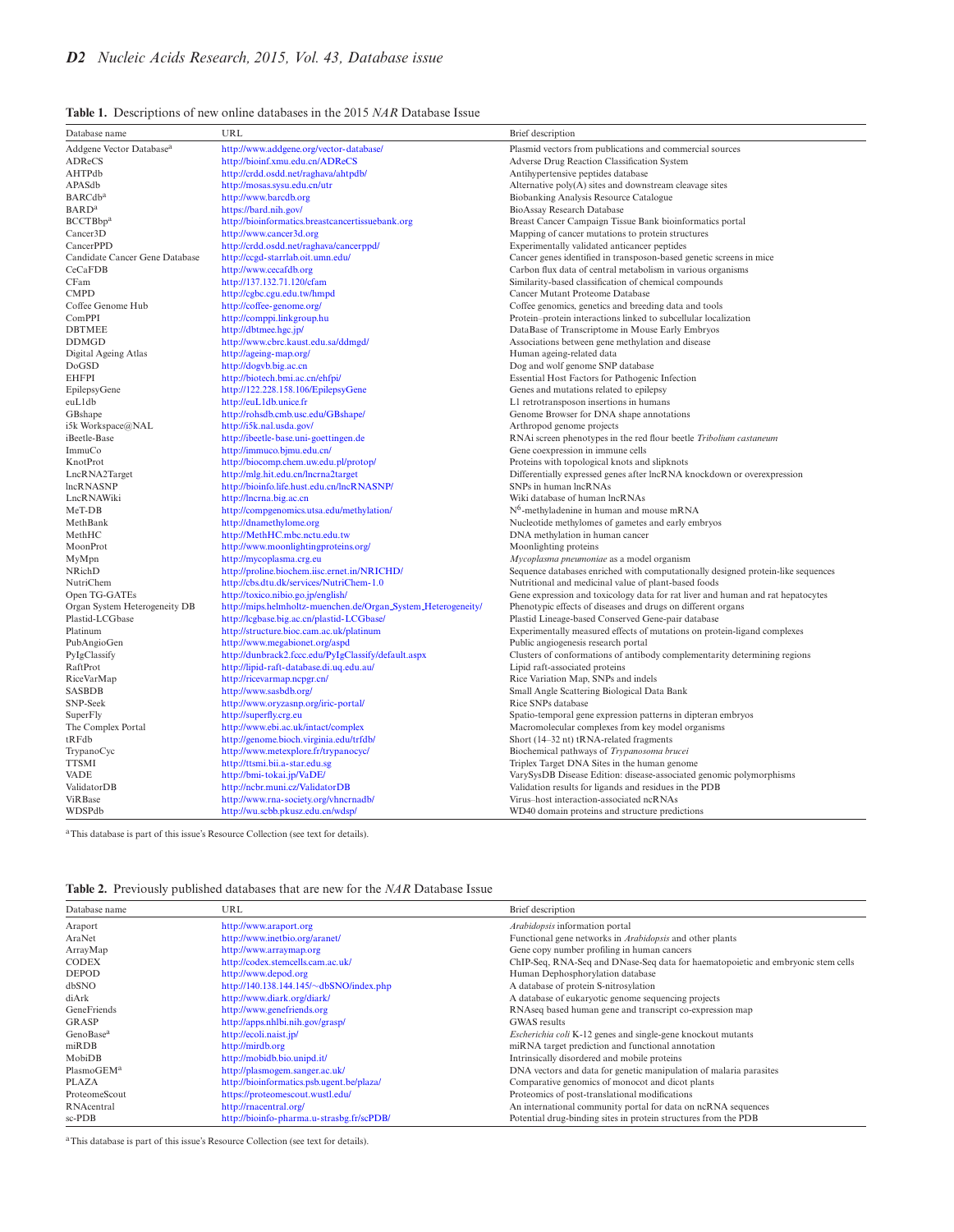Among the nucleic acid sequence databases, the major new entry is RNAcentral [\(http://rnacentral.org\)](http://rnacentral.org), an international community portal to various databases on noncoding RNA [\(7\)](#page-3-0). This new web site collects the data from (and provides links to) 10 major ncRNA databases, including ENA, Rfam, RefSeq, tmRNA Website, and lncRNAdb, updates on which are presented as separate papers in this issue. The growing interest in lncRNAs led to the inclusion, in addition to an update on lncRNAdb [\(8\)](#page-3-0), of four other lncRNArelated databases: LncRNA2Target, lncRNASNP, LNCipedia, and LncRNAWiki. The last is structured as wiki, attempting to encourage community annotation, as advocated in the 2012 *NAR* editorial by Finn and colleagues [\(9\)](#page-3-0).

The protein database section includes two thoughtprovoking papers describing the recent changes and a new vision of the UniProt and InterPro databases  $(10,11)$ . The InterPro article is an interesting narrative of attempts to efficiently deal with data that are challenging not only in quantity but also in heterogeneity (deriving from carefully curated to fully automatic sources), as well as reporting on a valuable domain architecture-based search tool. They are accompanied by regular updates on protein domain databases, such as CDD, SMART and SUPERFAMILY [\(12–14\)](#page-3-0), and protein family/orthology databases, such as Inparanoid, OMA, OrthoDB, COG and MBGD [\(15–19\)](#page-3-0). While most of these databases have been featured in the *NAR* Database Issue in recent years, the COG database [\(18\)](#page-3-0) receives its first update since 2003. The new version of COGs (whose description shares an author with this editorial) expands its coverage to 711 bacterial and archaeal genomes and provides improved annotations for more than 500 protein families [\(18\)](#page-3-0). For two other databases in this is-sue, the tmRNA website and Islander [\(20,21\)](#page-4-0), previous descriptions have been published in 2004.

Various aspects of the common goal of providing reliable and useful functional annotation are addressed by the updates of such well-known databases as GO, GOA, HAMAP, BRENDA, Rhea, Ensembl, FlyBase, XenBase, Mouse Genome Database, Rat Genome Database, neXtProt and the UCSC Genome Browser.

Functional annotation is often complicated by 'moonlighting', the ability of certain proteins to perform two or more unrelated functions depending, for example, on their localization inside or outside the cell, or expression in specific tissues. We expect MoonProt  $(22)$ , a database of such 'moonlighting' proteins, together with MultitaskProtDB [\(23\)](#page-4-0), published last year, to serve as guiding light in the analyses of this interesting phenomenon.

The protein structure category features an update on the status of the RCSB Protein Data Bank [PDB, [\(24\)](#page-4-0)] and an update on a valuable collection of PDB-derived databases and structure-related tools (e.g., DSSP, HSSP, PDBReport, PDB Redo) [\(25\)](#page-4-0). Improvements to the CATH hierarchical database of structural domains include downloadable superpositions of superfamily representatives and improved parsing of 'functional families' [\(26\)](#page-4-0). The Genome3D database also reports new developments [\(27\)](#page-4-0) with sequences from 10 model organisms and from the Pfam database [\(28\)](#page-4-0) now annotated with structural domain assignments from CATH, SCOP and several fold recognition programs. Four distinct methods now contribute structural models which can be visualized online or downloaded [\(27\)](#page-4-0). These papers are accompanied by a major new entrant in this area, the ValidatorDB [\(http://ncbr.muni.cz/ValidatorDB\)](http://ncbr.muni.cz/ValidatorDB) database, which provides results of a thorough validation of the properties of bound ligands and non-standard residues (e.g. phosphoserine), reporting on various problems in the analysed structures, such as instances of missing atoms and incorrect chiralities [\(29\)](#page-4-0).

Another important new arrival is SASBDB (http://www. [sasbdb.org/\), a repository for small-angle scattering data of](http://www.sasbdb.org/) proteins, nucleic acids, and various macromolecular complexes, obtained using beams of X-rays or neutrons [\(30\)](#page-4-0). Improvements in both the brilliance of the latest synchrotrons and in instrumentation have considerably reduced the sample and time requirements of such experiments. Scattering experiments can address biologically important targets such as macromolecular complexes and intrinsically disordered proteins that can be difficult or even plainly intractable for other structural methods; and can span a huge target size range. Given these factors, it is not surprising that scattering experiments have seen a surge in popularity justifying a new, bespoke and (currently) curated primary database.

The importance of post-translational modifications (PTMs) of proteins is reflected in continued efforts to capture the diversity of PTMs and their biological significance. This issue includes dbDNO, which specifically deals with protein S-nitrosylation, and ProteomeScout, which neatly adds context to raw PTM data with context from various databases [\(31,32\)](#page-4-0). The important involvement of PTMs in modulating protein–protein interactions is addressed by the PTMcode database, which combines different analytic routes to describe and predict functional associations between PTM sites in either the same protein or two interacting proteins [\(33\)](#page-4-0).

A significant fraction of new and updated databases reflect the efforts to use the genomic data to advance human health. These include updates on such well-established databases as Online Mendelian Inheritance in Man<sup>®</sup>  $(OMIM^{\circledR})$ , Catalog of Somatic Mutations in Cancer (COS-MIC), and the UCSC Cancer Genomics Browser [\(34–36\)](#page-4-0). Several databases focus on diverse aspects of cancers, from identification of candidate genes in mice [Mouse Tumor Biology Database and the Candidate Cancer Gene Database, [\(37,38\)](#page-4-0)] via the impact of DNA methylation (MethHC) or copy number variation (ArrayMap) in cancer cells, to the consequences of mutations at the protein sequence or structural level (Cancer Mutant Proteome Database, Cancer3D)  $(39-42)$ .

While many databases featured in this issue have had a long and successful presence on the web, we are glad to note the 25th anniversary of BRENDA and the international ImMunoGeneTics information system [IMGT<sup>®</sup>,  $(43)$ ], the 15th anniversary of InterPro (11), and the 10th anniversary updates on BioModels and the Comparative Toxicogenomics Database [\(44,45\)](#page-4-0). That said, the database with the most consistent presence in *NAR* is REBASE, a database of restriction-modification systems which has been featured in the first *NAR* Database Issue and described in *NAR* even before that. It now presents its 15th update [\(46\)](#page-4-0), the first since 2010.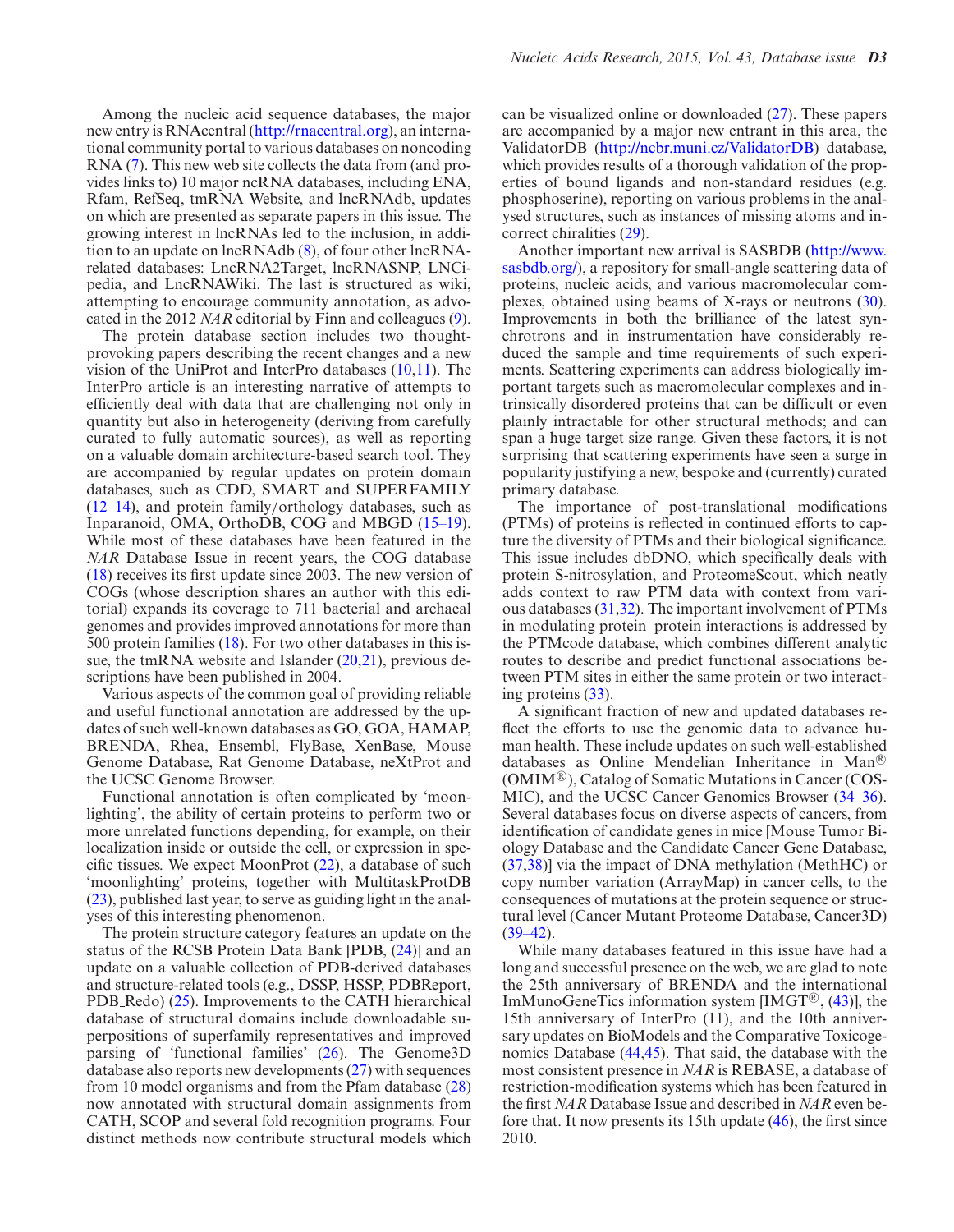<span id="page-3-0"></span>Finally, this year's issue also includes a selection of papers that, in addition to virtual resources (i.e. online databases), provide descriptions of tangible resources for molecular biology, which are linked to these databases. These include Addgene Vector Database, Biobanking Analysis Resource Catalogue, BioAssay Research Database, and Breast Cancer Campaign Tissue Bank (see Table [1\)](#page-1-0). Among the updates on previously described resources (Table [2\)](#page-1-0), it is worth mentioning GenoBase, a description of the renowned Keio collection of *Escherichia coli* K-12 single-gene knockout mutants and associated bioinformatics resources [\(47\)](#page-4-0); PlasmoGEM, a collection of DNA vectors and data for genetic manipulation of malaria parasites [\(48\)](#page-4-0); Standard European Vector Architecture (SEVA), a database and a set of genetic tools for analysis and the engineering of Gramnegative bacteria for research or biotechnological purposes [\(49\)](#page-4-0), and INFRAFRONTIER (formerly European Mouse Mutant Archive), which promotes the use of mouse models of disease by systemically phenotyping mouse mutants, as well as archiving and distributing mouse mutant lines [\(50\)](#page-4-0).

#### **NAR ONLINE MOLECULAR BIOLOGY DATABASE COLLECTION**

This year's update of the *NAR* online Molecular Biology Database Collection (which is freely available at http: [//www.oxfordjournals.org/nar/database/a/\), involved inclu](http://www.oxfordjournals.org/nar/database/a/)sion of the 56 new databases (Table [1\)](#page-1-0) and 15 databases not described previously in the *NAR* Database Issue (Table [2\)](#page-1-0). In addition, the Collection has been expanded by including such databases as the European Variation Archive [\(http://www.ebi.ac.uk/eva/\)](http://www.ebi.ac.uk/eva/), cBioPortal for Cancer Genomics [\(http://www.cbioportal.org/public-portal/\)](http://www.cbioportal.org/public-portal/), and the ExAC Browser from the Exome Aggregation Consortium [\(http://exac.broadinstitute.org/\)](http://exac.broadinstitute.org/). On the other hand, 76 discontinued databases have been removed from the Collection, which kept its size almost unchanged. After contacting their authors, 177 database entries have been updated by their authors with respect to new URLs, new descriptions, and/or other kinds of metadata.

We welcome suggestions for inclusion in the Collection of additional databases that have been published in other journals. Such suggestions should be addressed to XMFS at xose.m.fernandez@gmail.com and should include database summaries in plain text, organized in accordance with the [http://www.oxfordjournals.org/nar/database/summary/](http://www.oxfordjournals.org/nar/database/summary/1) 1 template.

#### **ACKNOWLEDGEMENTS**

We thank Dr Martine Bernardes-Silva and the Oxford University Press team led by Jennifer Boyd and Caoimhe N´ı Dhónaill for their help in compiling this issue.

## **FUNDING**

The NIH Intramural Research Program at the National Library of Medicine [to M.Y.G.]. Funding for open access charge: Oxford University Press.

*Conflict of interest statement.* The authors' opinions do not necessarily reflect the views of their respective institutions. X.M.F.S. is an employee of Thermo Fisher Scientific Inc.

#### **REFERENCES**

- 1. Suzuki,A., Wakaguri,H., Yamashita,R., Kawano,S., Tsuchihara,K., Sugano,S., Suzuki,Y. and Nakai,K. (2015) DBTSS as an integrative platform for transcriptome, epigenome and genome sequence variation data. *Nucleic Acids Res.*, **43**, D87–D91.
- 2. Okamura,Y., Aoki,Y., Obayashi,T., Tadaka,S., Ito,S., Narise,T. and Kinoshita,K. (2015) COXPRESdb in 2015: coexpression database for animal species by DNA-microarray and RNAseq-based expression data with multiple quality assessment systems. *Nucleic Acids Res.*, **43**, D82–D86.
- 3. van Dam,S., Craig,T. and de Magalhaes,J.P. (2015) GeneFriends: a human RNA-seq-based gene and transcript co-expression database. *Nucleic Acids Res.*, **43**, D1124–D1132.
- 4. Frenkel-Morgenstern,M., Gorohovski,A., Vucenovic,D., Maestre,L. and Valencia,A. (2015) ChiTaRS 2.1 – an improved database of the Chimeric Transcripts and RNA-seq Data with novel sense–antisense chimeric RNA transcripts. *Nucleic Acids Res.*, **43**, D6–D7.
- 5. Peng,X., Thierry-Mieg,J., Thierry-Mieg,D., Nishida,A., Pipes,L., Bozinoski,M., Thomas,M.J., Kelly,S., Weiss,J.M., Raveendran,M. *et al.* (2015) Tissue-specific transcriptome sequencing analysis expands the non-human primate reference transcriptome resource (NHPRTR). *Nucleic Acids Res.*, **43**, D73–D743.
- 6. Jakalski,M., Wakaguri,H., Kischka,T.G., Nishikawa,Y., Kawazu,S.-I., Matsubayashi,M., Kawahara,F., Tsuji,N., Cao,S., Sunaga,F. *et al.* (2015) DB-AT: a 2015 update to the full-parasites database brings a multitude of new transcriptomic data for apicomplexan parasites. *Nucleic Acids Res.*, **43**, D631–D636.
- The RNAcentral Consortium. (2015) RNAcentral: an international database of ncRNA sequences. *Nucleic Acids Res.*, **43**, D123–D129.
- 8. Quek,X.C., Thomson,D.W., Maag,J.L., Bartonicek,N., Signal,B., Clark,M.B., Gloss,B.S. and Dinger,M.E. (2015) lncRNAdb v2.0: expanding the reference database for functional long noncoding RNAs. *Nucleic Acids Res.*, **43**, D168–D173.
- 9. Finn,R.D., Gardner,P.P. and Bateman,A. (2012) Making your database available through Wikipedia: the pros and cons. *Nucleic Acids Res.*, **40**, D9–D12.
- 10. The UniProt Consortium. (2015) UniProt: a hub for protein information. *Nucleic Acids Res.*, **43**, D204–D212.
- 11. Mitchell,A., Chang,H.-Y., Daugherty,L., Fraser,M., Hunter,S., Lopez,R., McAnulla,C., McMenamin,C., Nuka,G., Pesseat,S. *et al.* (2015) The InterPro protein families database: the classification resource after 15 years. *Nucleic Acids Res.*, **43**, D213–D221.
- 12. Marchler-Bauer,A., Derbyshire,M.K., Gonzales,N.R., Lu,S., Chitsaz,F., Geer,L.Y., Geer,R.C., He,J., Gwadz,M., Hurwitz,D.I. *et al.* (2015) CDD: NCBI's Conserved Domains Database. *Nucleic Acids Res.*, **43**, D222–D226.
- 13. Letunic,I., Doerks,T. and Bork,P. (2015) SMART: recent updates, new developments and status in 2015. *Nucleic Acids Res.*, **43**, D<sub>257</sub>–D<sub>260</sub>.
- 14. Oates,M.E., Stahlhacke,J., Vavoulis,D.V., Smithers,B., Rackham,O.J.L., Sardar,A.J., Zaucha,J., Thurlby,N., Fang,H. and Gough,J. (2015) The SUPERFAMILY 1.75 database in 2014: a doubling of data. *Nucleic Acids Res.*, **43**, D227–D233.
- 15. Sonnhammer, E.L.L. and Östlund, G. (2015) InParanoid 8: orthology analysis between 273 proteomes, mostly eukaryotic. *Nucleic Acids Res.*, **43**, D234–D239.
- 16. Altenhoff, A.M., Škunca, N., Glover, N., Train, C.-M., Sueki, A., Piližota, I., Gori, K., Tomiczek, B., Müller, S., Redestig, H. et al. (2015) The OMA orthology database in 2015: function predictions, better plant support, synteny view, and other improvements. *Nucleic Acids Res.*, **43**, D240–D249.
- 17. Kriventseva,E.V., Tegenfeld,F., Petty,T.J., Waterhouse,R.M., Simão, F.A., Pozdnyakov, I.A., Ioannidis, P. and Zdobnov,E.M. (2015) OrthoDB v8: update of the hierarchical catalog of orthologs and the underlying free software. *Nucleic Acids Res.*, **43**, D250–D256.
- 18. Galperin,M.Y., Makarova,K.S., Wolf,Y.I. and Koonin,E.V. (2015) Expanded microbial genome coverage and improved protein family annotation in the COG database. *Nucleic Acids Res.*, **43**, D261–D269.
- 19. Uchiyama,I., Mihara,M., Nishide,H. and Chiba,H. (2015) MBGD update 2015: microbial genome database for flexible ortholog